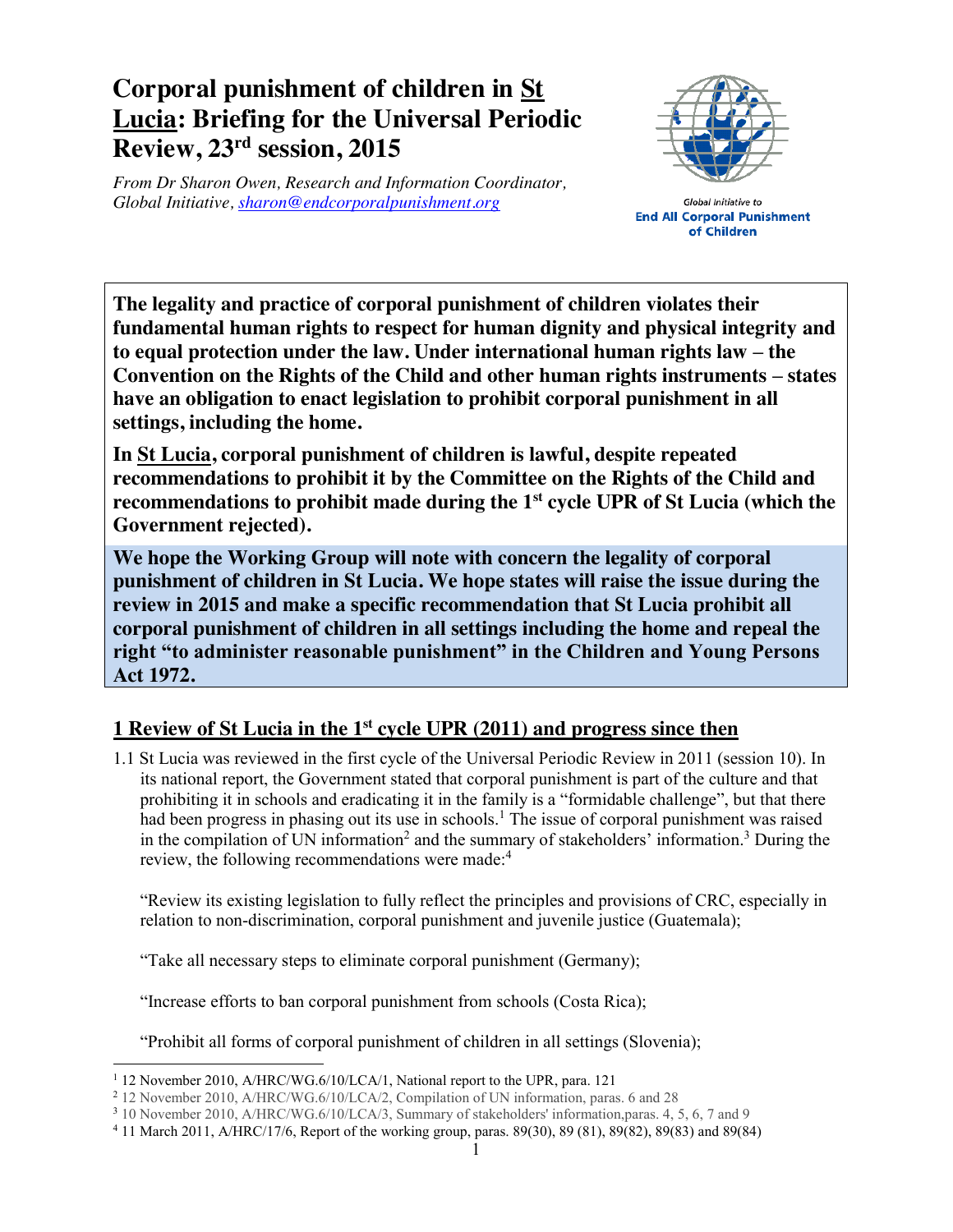"Amend the legislation to explicitly prohibit corporal punishment in families, schools and institutions, to conduct awareness-raising campaigns on this issue and to ensure that the existing legislation related to children fully reflects the principles and provisions contained in CRC (Italy)"

- 1.2 The Government rejected these recommendations, stating: "Saint Lucia recognises the need to pursue alternative forms of discipline to corporal punishment. Amending the legislation which allows the use of corporal punishment remains a formidable challenge as non-violent corporal punishment is rooted in our tradition and culture. The government will continue efforts to promote positive, participatory and alternative forms of discipline in a manner consistent with the CRC (while respecting the right of parents to choose how to discipline their children, in conformance with human rights standards). The Government supports, and will continue to implement a gradual phasing out of corporal punishment and has already commenced this program within schools. The Government will intensify efforts to raise public awareness on this issue.<sup>"5</sup>
- 1.3 Prohibiting and eliminating all corporal punishment of children in all settings including the home through law reform and other measures – is a key obligation under the Convention on the Rights of the Child and other human rights instruments, though it is one frequently evaded by Governments. Since the initial UPR of St Lucia, the Government has again been reminded of this obligation, in the recommendations of the Committee on the Rights of the Child following examination of the second-fourth report in 2014.<sup>6</sup> Despite participating in an initiative to reform child laws in the region, to date there have been no concrete moves in St Lucia towards enacting legislation which prohibits corporal punishment of children.

## **2 Legality of corporal punishment in St Lucia**

- 2.1 *Summary:* In St Lucia, corporal punishment of children is unlawful as a sentence for crime but it is not prohibited in the home, alternative care settings, day care, schools and penal institutions. St Lucia's participation in the OECS-led reform of child laws in the region provides a key opportunity to achieve prohibition.
- 2.2 *Home (lawful):* Article 5 of the Children and Young Persons Act 1972 addresses cruelty to juveniles (under 16) but states: "(6) Nothing in this section shall be construed as affecting the right of any parent, teacher or other person having the lawful control or charge of a juvenile to administer reasonable punishment to him." As part of an initiative to reform child laws in the region, the Organisation of Eastern Caribbean States (OECS) circulated a number of draft laws for consideration by member states, including St Lucia. As originally drafted, the laws do not explicitly prohibit corporal punishment but they nevertheless provide the impetus to review national legislation and to enact new laws which do prohibit corporal punishment.
- 2.3 *Alternative care settings (lawful):* Corporal punishment is lawful in alternative care settings under the right of persons having lawful control or charge of a juvenile "to administer reasonable punishment" in article 5 of the Children and Young Persons Act 1972. The Boys Training Centre houses boys in need of care and protection, as well as those in conflict with the law and the use of the cane is permitted.
- 2.4 *Day care (lawful):* Corporal punishment is lawful in day care under the right of persons having lawful control or charge of a juvenile "to administer reasonable punishment" in article 5 of the Children and Young Persons Act 1972.

 <sup>5</sup> 1 June 2011, A/HRC/17/6/Add.1, Report of the working group: Addendum

<sup>6</sup> 13 June 2014, CRC/C/LCA/CO/2-4 Advance Unedited Version, Concluding observations on second-fourth report, paras. 6, 7, 28 and 29